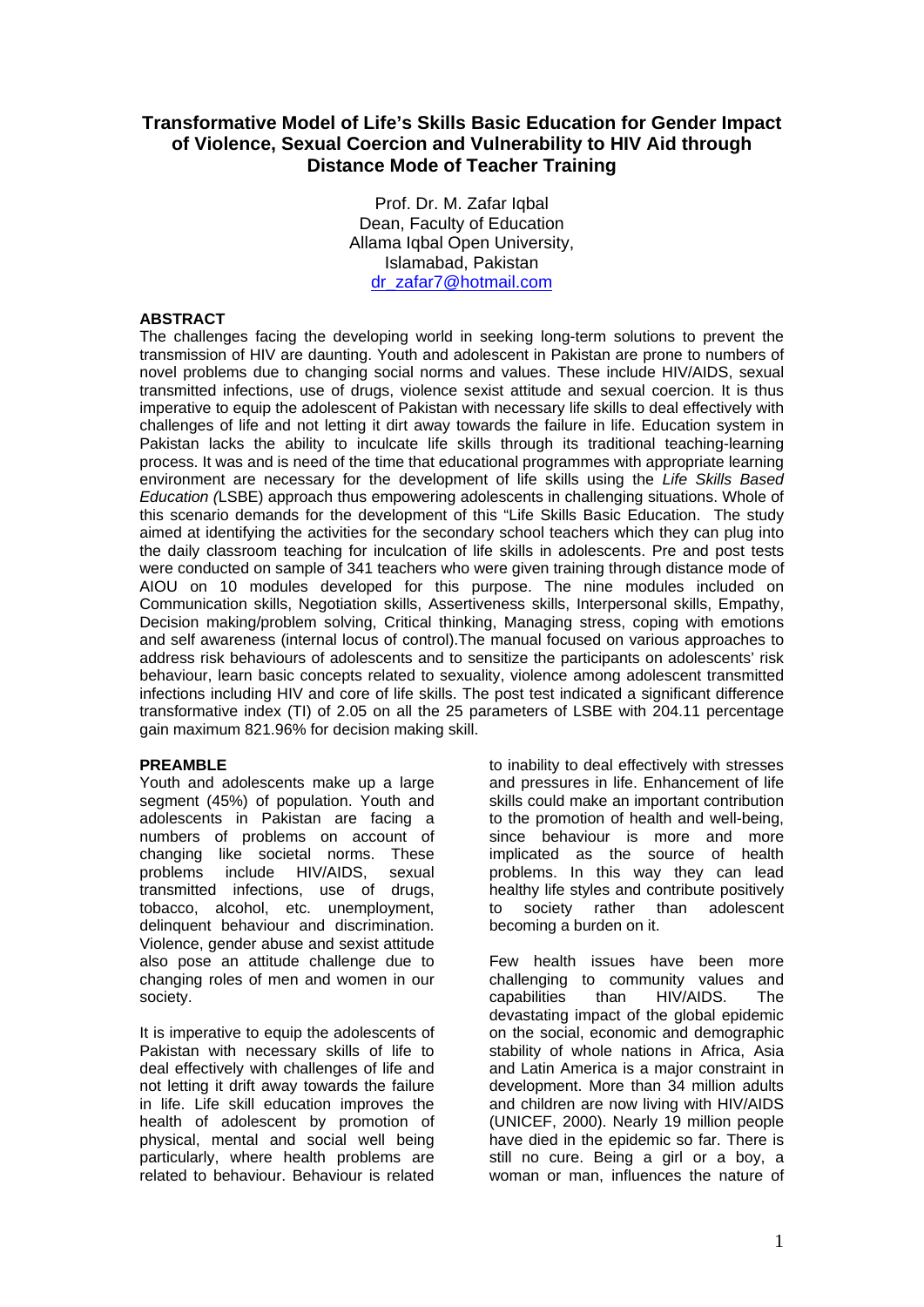the risk for contracting HIV/AIDS and how a person experiences it. Social and economic powerlessness and low status females then males in the root cause greater vulnerability of females to HIV infection resulting in their disadvantaged position in coping with it and their greater suffering from its effects.

The rate of infection among women and girls has been increasing most rapidly in recent years (for example, from 41% in 1997 to 47% in 2000 worldwide; from 1% in 1984 to 24% in 1994 in Brazil). In Sub-Saharan Africa, the rate among women (12.2 million) has already surpassed that of men (10.1 million), and AIDS is now a leading cause of death among women aged 20-40 in Europe and North America. Half of all new HIV infections are in young people aged 10 to 25, with adolescent girls in some places as much as five times more at risk than adolescent boys. Leading global institutions working in HIV/AIDS prevention agree that programmes must address these social, economic and political factors if they are to be successful. Gender is the recommended tool of analysis.

Life skills have been defined by WHO as *"abilities for adaptive and positive behaviour that enable individuals to deal effectively with the demands and challenges of everyday life".* They represent the psycho-social skills that determine valued behaviour and have a range from reflective skills such as problem-solving and critical thinking, to personal skills such as self-awareness, interpersonal skills. Practicing life skills leads to qualities such as self-esteem, sociability and tolerance, to action competencies to take action and generate change, and to capabilities to have the freedom to decide what to do and who to be. Life skills are thus distinctly different from physical or perceptual motor skills. sexual coercion as part of the cycle of domestic violence represents a serious threat for HIV infection among partners in general, and gay and bisexual men in particular.

Life skills-based education combines learning experiences that promote the acquisition of new knowledge and attitudes as well as the skills to change behaviours. Such skills are particularly effective in the context of supportive communities and environments and cover areas ranging from alcohol, tobacco and drug use prevention, to nutrition, reproductive health and HIV/AIDS prevention.

A UNICEF's view, life skills-based education is a critical component of quality education. To clarify the term "life skills" and to offer quidance on implementing life skills-based education, UNICEF has created a special website. It showcases promising examples of life skills-based education around the world, catalogues studies that have evaluated skills-based programmes and provides practical tools and materials for those ready to implement such programmes.

The gender perspective examines female<br>and male roles, responsibilities, and male roles, responsibilities, opportunities and resources within the context of the distribution of power between women and men. A gender perspective is a critical tool in health matters related to sex because it aims for both women and men to be able to make informed and free sexual and reproductive decisions and gives them the means to do so. But it is not a neutral instrument nor does it seek to exchange the places of dominance and subordination. Rather, it promotes equality, and comprehensive human development. Women's empowerment is a key objective of any gender oriented development process and, moreover, of any development process aimed at achieving equity and sustainability.

Gender equality, empowerment and the advancement of women and girls are both gender and human rights goals. Combining gender and rights in the areas of sexuality and reproduction is critical.

For HIV/AIDS educators the challenge is to understand gender differences and discrimination in social relations and to address this vulnerability and direct HIV/AIDS related risk in their work.

The most important determinant of success of an educational programme like adolescence education is the teacher. As has been envisaged in the General Framework of Adolescence Education, efforts will be made to integrate elements of adolescence education in syllabi and text-books of relevant subjects being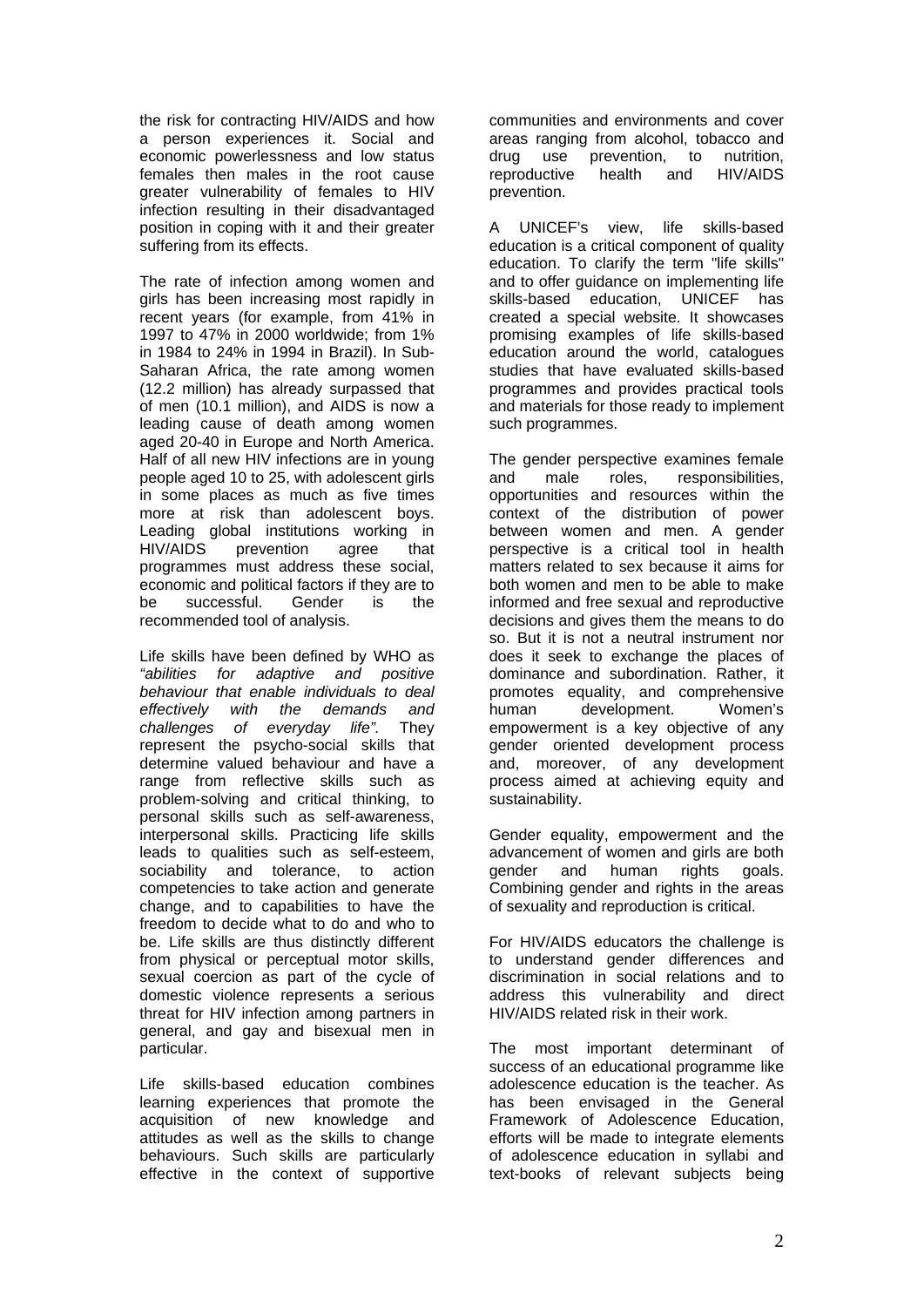taught at different stages of school education. Even when this task is accomplished, the knowledge in these elements can be imparted effectively only through teachers. However, the role of teachers is adolescence education assumes critical significance because of still more important reasons.

Most of the elements of adolescence education are very sensitive, delicate and value-laden. Interaction with students on these elements can be effective only when a holistic approach is adopted. The entire school environment is to be made congenial to the imparting of knowledge in these elements to students. Beyond all the abstract arguments put forth in favour of the introduction of adolescence education in the school curriculum, it is the human factor, the personal interaction that can make this educational programme successful; and that human factor in a school environment is most predominantly personified in the teacher.

## **PURPOSE OF THE STUDY**

The aim of this research crystallizes from the need to develop LSPRE generic for package secondary school teachers which could be within the ODL system of AIOU seeking the collaboration of relevant stakeholders particularly those of the teacher's associations. The objectives **Table 1: Showing Frame for the Study** 

followed naturally: To facilitate several forms of the collaboration for developing the open distance learner in life skills training. To provide a deep motivation through grounded in domain expertise of life skills which may produce an immersive pedagogical environment for teachers. To measure the enhancement in the achievement of integrating life skills with usual classes subject teaching.

#### **METHODOLOGY**

The study purpose was to identify the activities to the secondary school teachers which they can plug into the daily classroom teaching for inculcation life skills in adolescent. Pre and post tests were conducted at the beginning and at the end of the training respectively. The assessment provided the information at individual and group levels.

#### **SAMPLE**

341 secondary school teachers were randomly selected from the Islamabad models schools, 178 were male and 163 female. Four months (one semester) training of AIOU on nine modules was conducted and these teachers plugged Life Skills Based Education in their daily teaching for 4 months. Pre-test and post tests were conducted in the classes where the teachers plugged these LSBE.

| Teachers | <b>Population</b> | <b>Sample</b> | <b>Characteristics of Sample</b>                                      |  |  |  |  |  |  |  |
|----------|-------------------|---------------|-----------------------------------------------------------------------|--|--|--|--|--|--|--|
| Male     | 1272              | 178           | Married                                                               |  |  |  |  |  |  |  |
|          |                   |               | Qualification BA + B.Ed<br>2.                                         |  |  |  |  |  |  |  |
| Female   | 963               | 163           | Willing to take the course on LSBE through ODLC system                |  |  |  |  |  |  |  |
|          |                   |               | Age not more than 35 years<br>-4.                                     |  |  |  |  |  |  |  |
|          |                   |               | Experience 3-5 years.<br>5.                                           |  |  |  |  |  |  |  |
|          |                   |               | Teaching subjects of English, Urdu, Islamiat, Pakistan Studies,<br>6. |  |  |  |  |  |  |  |
|          |                   |               | General Maths and General Science adolescent                          |  |  |  |  |  |  |  |
|          |                   |               | Studied education course during B.Ed.                                 |  |  |  |  |  |  |  |
| Total    | 2235              | 341           |                                                                       |  |  |  |  |  |  |  |

## **DELIMITATIONS OF LIFE SKILLS TRAINING**

- 1. **Social Skills:** including
	- Communication skills
		- Negotiation skills
		- Assertiveness skills
		- Interpersonal skills
		- Cooperation skills
- 2. **Cognitive Skills**: including
	- Decision-making
	- Critical-thinking skills

# **3. Emotional Skills:** including

- Managing stress
- Managing emotions
- Self awareness

# **TRAINING PACKAGE**

1. **Teacher's Manual**

The Teacher's Manual developed aimed at integrated the compulsory subjects such as Urdu, English, Social studies and Islamyat. The Teacher's Manual was based on two chapters and ten modules. Basic knowledge and information related to life skills,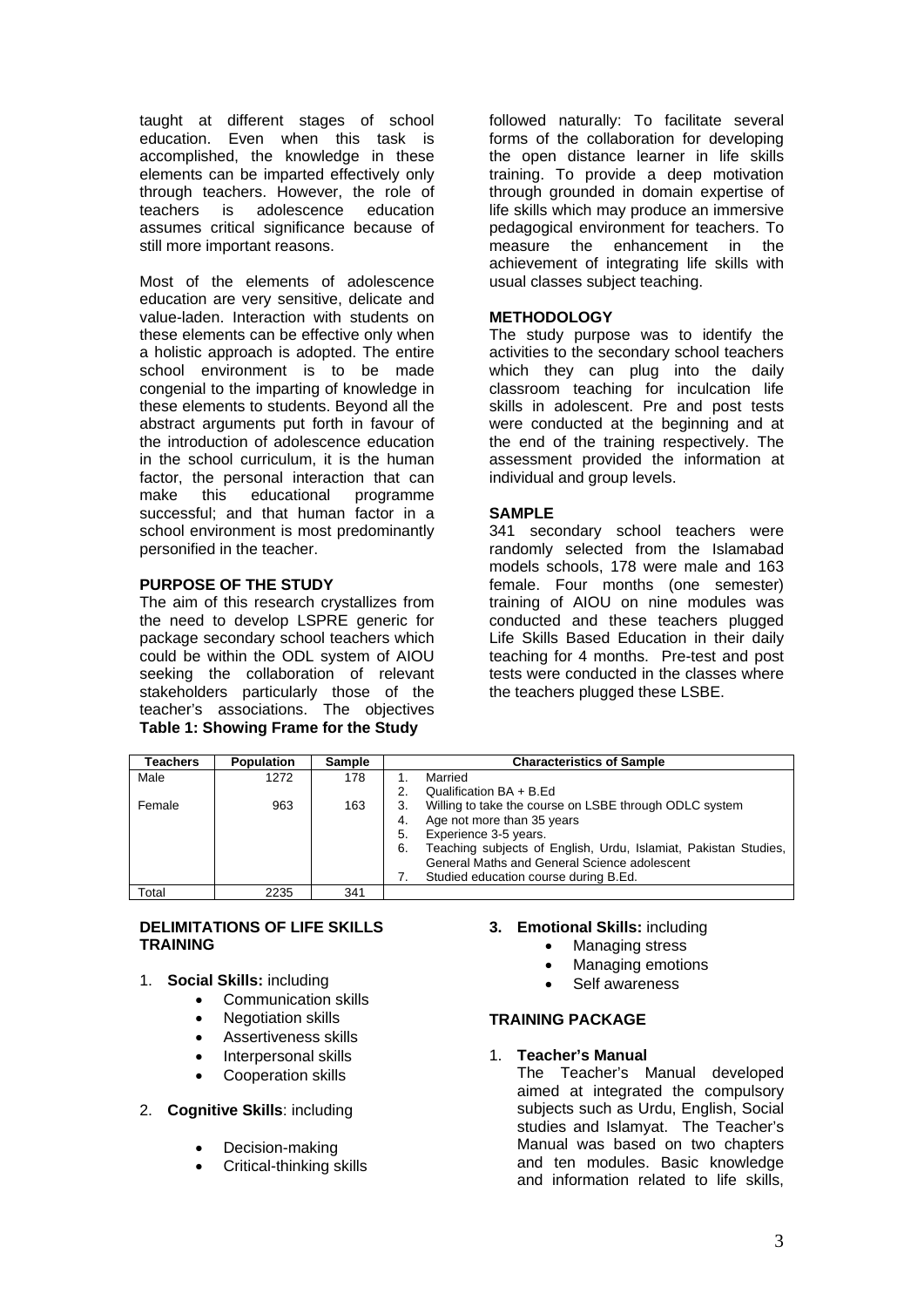sexually transmitted infections and HIV, and adolescent issues narrated in the chapters. Each module focused on one life skill. Each module described basic concepts and principle of the life skill, followed by two to three activities. The objectives, process and relevant material for each activity was included. Each module included plug-in- points for specific activities. The plug in points guides and facilitates the teachers to identify specific lesson where the life skill can be linked. However, the individual teacher can come up his/her ideas of integrating the activities and information with the lessons.

- 2. **Students' Workbook:** The student workbook meant to be provided to the students. The workbook had additional two to three activities on each life skill. The activities were practices with children in schools, along with formal curriculum and as co-curricular activities.
- 3. **Microteaching:** Lessons were delivered, observed and evaluated using microteaching equipment (video camera, TV, VCR etc)

## **TREATMENT:**

The training was based on principles of adult learning through distance education with drawing on experiential, participatory approach. The training included intense tutorial work with tutors. The tutorial opted small groups or work in peers. The modules were developed in such a way that gives basic information on life skills and reproductive health and provided opportunity for developing life skills of participants for addressing reproductive health related issues, both in workshops and tutorial meetings settee in community and study centers respectively. The training provided in tutorial meeting, workshops included following methods:

- **Brainstorming**
- **Discussion**
- Questions & Answers Method
- **Presentations**
- Group work
- Case studies
- Role Plays
- Practicum

The training based on ten modules was conducted for 4 months through distance education. The pre-test and post tests

observations on 25 item schedule developed on 5-point scale were conducted at the beginning and the end of the training. The researcher assessed the change in the level of knowledge by comparing the two observations. Trained teachers were asked to develop lesson plans in the subject of their choice while integrating the activities for the inculcation of at least two life skills. Then they were required to teach to  $10^{th}$  or  $11^{th}$  grade student using microteaching. The posttest observation was done during microteaching. Formal evaluation on various aspects of training was conducted at the end of the training that identified the weaknesses and strengths to improve the modules and upcoming trainings. The tutorial meetings, workshops and individual assignments helped in formative evaluation.

## **DATA ANALYSIS**

Data was analyzed using percentage gain of integrating the life skills into teaching by trainees alongwith calculating the transformation index of each group of male and female trainees separately alongwith the aggregate. The following is the fundamental formula which was used to find out transformative index, in this study:

## **Transformation Index**

$$
(\text{TI}) = \frac{M_{\text{Post}} - M_{\text{Pre}}}{S}
$$

In this formula,  $M_{Post}$  is Mean of pre-test observation score,  $M_{\text{Pre}}$  Mean of post-test observation score and S is Standard Deviation. A transformation index of 1.0 indicated an increase of one standard deviation. Transformation index are often expressed as percentiles of percentage improvement to help with interpretation of what particular transformation index means. For example, an transformation index of 1.0 indicates that 341 of the treatment group (teachers) transformed their teaching so as to inculcate the particular life skill in adolescents upto 25%.

Table 2 indicates that there is 204.11% increase in the overall transformation with the manipulation of life skills by teachers the percentage gain for information on HIV/AIDS for males (384.62%) is less than those of females (441.67%). Achievement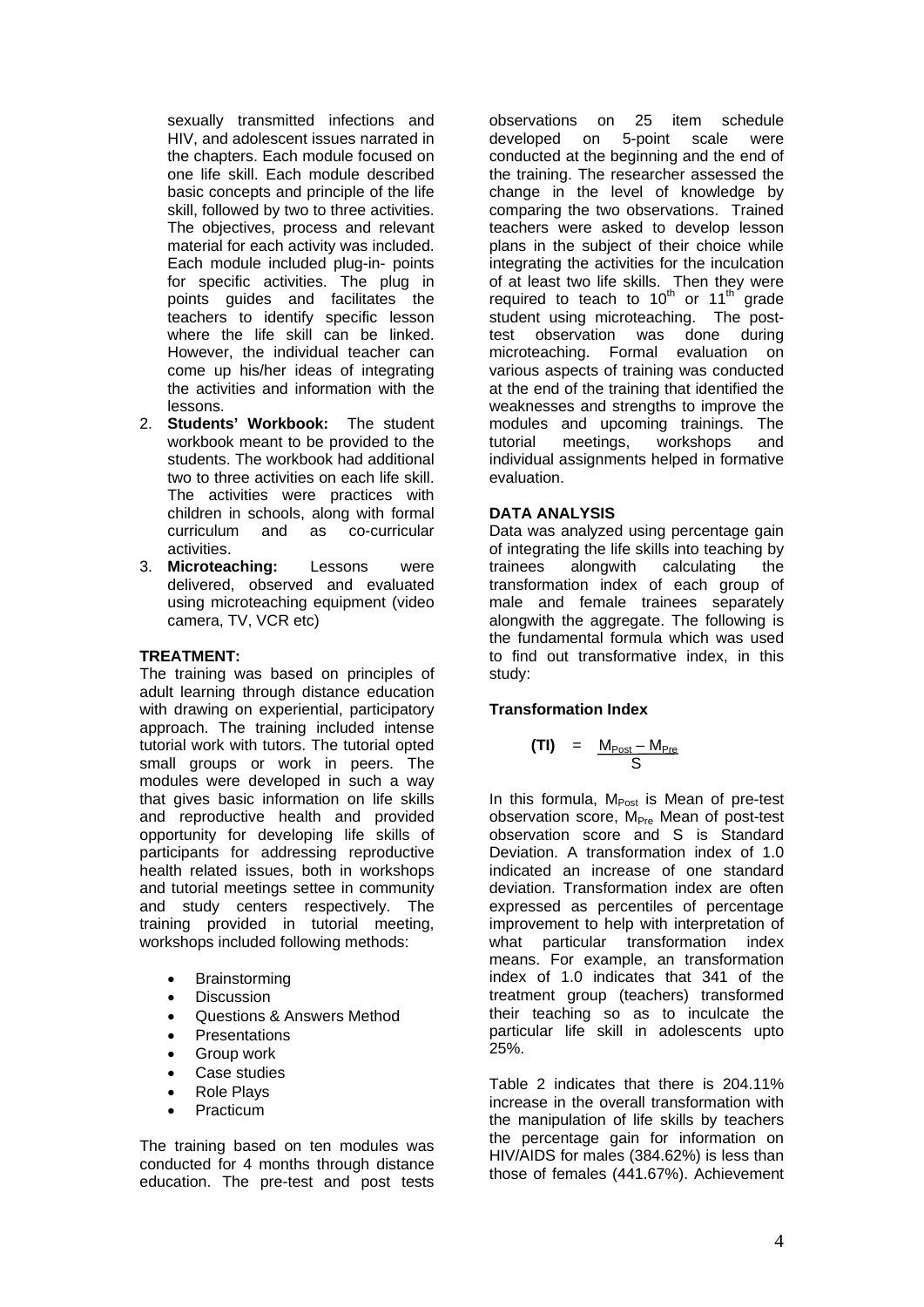of females teachers in inculcation of decision making skills (728.57%) is maximum while that gain for gender roles was 960.50% by males against an aggregate of gain on this parameter. However percentage gain remained minimum (103.06%) on the parameter of respect for females transformative index (TI) of 2.1 on the inculcation of biological risks information on the part of teachers indicates a positive sign for LSBE through ODL.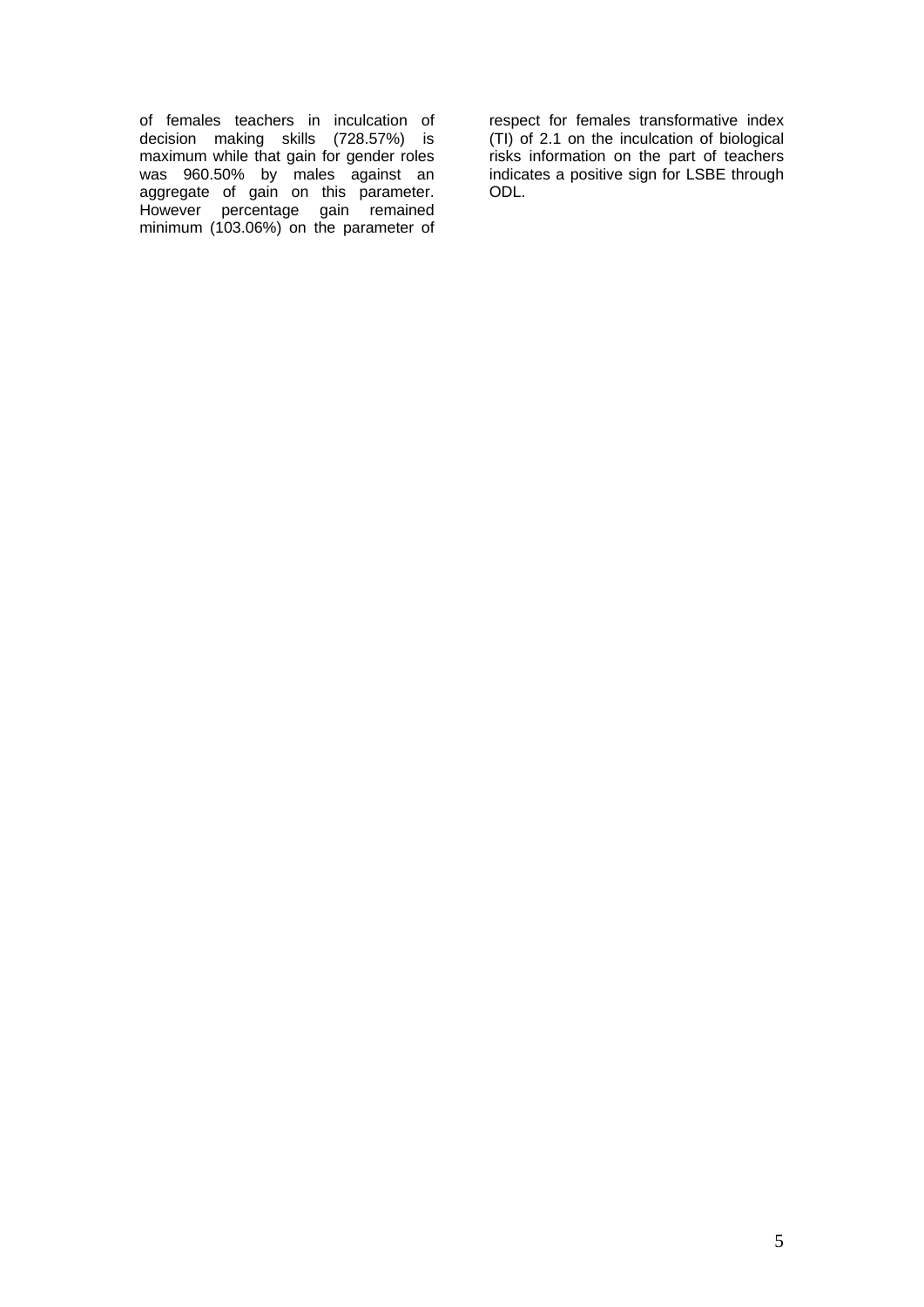|                             | <b>PERCENTAGE GAIN</b> |        |           |               |        |           |        |        |             | <b>TRANSFORMATIVE INDEX (TI)</b> |       |               |      |       |                  |      |       |           |
|-----------------------------|------------------------|--------|-----------|---------------|--------|-----------|--------|--------|-------------|----------------------------------|-------|---------------|------|-------|------------------|------|-------|-----------|
| <b>PARAMETER</b>            | <b>Male</b>            |        |           | <b>Female</b> |        | Aggregate |        |        | <b>Male</b> |                                  |       | <b>Female</b> |      |       | <b>Aggregate</b> |      |       |           |
|                             | Pre-                   | Post-  | <b>PG</b> | Pre-          | Post-  | PG        | Pre-   | Post-  | PG          | Pre-                             | Post- | PG            | Pre- | Post- | PG               | Pre- | Post- | <b>PG</b> |
|                             | test                   | test   |           | test          | test   |           | test   | test   |             | test                             | test  |               | test | test  |                  | test | test  |           |
| Integration in teaching     |                        |        |           |               |        |           |        |        |             |                                  |       |               |      |       |                  |      |       |           |
| of conceptual               |                        |        |           |               |        |           |        |        |             |                                  |       |               |      |       |                  |      |       |           |
| information on:             |                        |        |           |               |        |           |        |        |             |                                  |       |               |      |       |                  |      |       |           |
| <b>HIV/AIDS</b>             | 2314                   | 11214  | 384.62    | 1956          | 10595  | 441.67    | 4270   | 21809  | 410.75      | 1.89                             | 2.69  | 0.7           | 1.81 | 2.73  | 0.92             | 1.95 | 2.71  | 0.75      |
| Transmission of epidemic    | 3026                   | 10858  | 258.82    | 3097          | 10758  | 247.37    | 6123   | 21616  | 253.03      | 0.6                              | 2.4   | 1.8           | 0.61 | 2.42  | 1.18             | 0.61 | 2.41  | 1.80      |
| Prevention from epidemic    | 3738                   | 8366   | 123.81    | 4727          | 9943   | 110.34    | 8465   | 18309  | 116.29      | 0.71                             | 1.84  | 1.11          | 0.81 | 1.92  | 1.11             | 0.77 | 1.88  | 1.11      |
| Youth violence and          | 3382                   | 10146  | 200.00    | 1956          | 9454   | 383.33    | 5338   | 19600  | 267.18      | 0.76                             | 2.01  | 1.25          | 0.45 | 1.83  | 1.38             | 0.61 | 1.92  | 1.31      |
| deliquence                  |                        |        |           |               |        |           |        |        |             |                                  |       |               |      |       |                  |      |       |           |
| Drugs abuse                 | 5518                   | 12282  | 122.58    | 2771          | 10106  | 264.71    | 8289   | 22388  | 170.09      | 0.91                             | 2.6   | 1.69          | 0.51 | 2.02  | 1.51             | 0.71 | 2.31  | 1.60      |
| Adolescence as general      | 6230                   | 12638  | 102.86    | 3749          | 11736  | 213.04    | 9979   | 24374  | 144.25      | 0.93                             | 2.81  | 1.68          | 0.85 | 2.82  | 1.97             | 0.89 | 2.815 | 1.92      |
| Gender sensitivity          | 2136                   | 8366   | 291.67    | 4727          | 11899  | 151.72    | 6863   | 20265  | 195.28      | 0.65                             | 1.93  | 1.28          | 0.97 | 2.91  | 1.94             | 0.81 | 2.42  | 1.69      |
| <b>Biological risks</b>     | 4628                   | 10680  | 130.77    | 2119          | 10432  | 392.31    | 6747   | 21112  | 212.91      | 0.71                             | 2.4   | 1.69          | 0.53 | 2.82  | 2.59             | 0.62 | 2.53  | 2.01      |
| <b>TOTAL</b>                | 30972                  | 84550  | 172.99    | 25102         | 84923  | 238.31    | 56074  | 169473 | 202.23      | 0.90                             | 2.34  | 1.40          | 0.82 | 2.43  | 1.58             | 0.87 | 2.37  | 1.52      |
| Integrating in teaching     |                        |        |           |               |        |           |        |        |             |                                  |       |               |      |       |                  |      |       |           |
| the activities on:          |                        |        |           |               |        |           |        |        |             |                                  |       |               |      |       |                  |      |       |           |
| <b>Communication skills</b> | 1958                   | 7298   | 272.73    | 1956          | 7009   | 258.33    | 3914   | 14307  | 265.53      | 0.59                             | 1.71  | 1.12          | 0.47 | 1.73  | 1.26             | 0.53 | 1.72  | 1.19      |
| <b>Negotiation skills</b>   | 1602                   | 5874   | 266.67    | 1304          | 4727   | 262.50    | 2906   | 10601  | 264.80      | 0.48                             | 1.69  | 1.01          | 0.46 | 1.53  | 1.07             | 0.47 | 1.51  | 1.04      |
| Assertiveness skills        | 4984                   | 11748  | 135.71    | 978           | 7987   | 716.67    | 5962   | 19735  | 231.01      | 1.11                             | 2.76  | 2.68          | 0.51 | 1.73  | 1.22             | 0.81 | 2.145 | 1.34      |
| Interpersonal skills        | 5162                   | 11392  | 120.69    | 1793          | 8639   | 381.82    | 6955   | 20031  | 188.01      | 1.17                             | 2.69  | 1.52          | 0.63 | 2.13  | 1.5              | 0.9  | 2.41  | 1.51      |
| <b>Cooperation skills</b>   | 3738                   | 10502  | 180.95    | 5379          | 9617   | 78.79     | 9117   | 20119  | 120.68      | 1.06                             | 1.99  | 0.93          | 1.81 | 2.79  | 0.98             | 1.43 | 2.39  | 0.96      |
| Decision-making             | 5874                   | 9434   | 60.61     | 1141          | 9454   | 728.57    | 7015   | 18888  | 169.25      | 1.81                             | 1.96  | 0.15          | 0.61 | 3.01  | 1.4              | 1.21 | 1.96  | 0.65      |
| Critical-thinking skills    | 1068                   | 5162   | 383.33    | 2445          | 7335   | 200.00    | 3513   | 12497  | 255.74      | 0.54                             | 1.58  | 1.04          | 0.92 | 1.87  | 0.95             | 0.73 | 1.725 | 0.99      |
| Managing stress             | 712                    | 4806   | 575.00    | 978           | 5053   | 416.67    | 1690   | 9859   | 483.37      | 0.33                             | 1.51  | 1.18          | 0.54 | 1.73  | 1.9              | 0.44 | 1.62  | 1.18      |
| Managing emotions           | 3738                   | 7298   | 95.24     | 1467          | 6683   | 355.56    | 5205   | 13981  | 168.61      | 1.49                             | 1.81  | 0.32          | 0.61 | 1.81  | 1.2              | 1.05 | 1.81  | 0.76      |
| Self awareness              | 2848                   | 9256   | 225.00    | 1793          | 9128   | 409.09    | 4641   | 18384  | 296.12      | 1.07                             | 1.93  | 0.92          | 0.97 | 2.01  | 1.04             | 1.02 | 1.97  | 0.95      |
| Sexist attitude             | 5874                   | 8010   | 36.36     | 3423          | 7661   | 123.81    | 9297   | 15671  | 68.56       | 1.81                             | 2.31  | 0.5           | 1.21 | 1.99  | 0.22             | 1.51 | 2.15  | 0.64      |
| Gender roles                | 890                    | 9434   | 960.00    | 1141          | 9291   | 714.29    | 2031   | 18725  | 821.96      | 0.41                             | 2.01  | 1.6           | 0.61 | 2.23  | 1.61             | 0.51 | 2.12  | 1.61      |
| Tolerance                   | 1958                   | 7654   | 290.91    | 5053          | 9943   | 96.77     | 7011   | 17597  | 150.99      | 0.61                             | 1.76  | 1.15          | 1.13 | 2.42  | 1.29             | 0.87 | 2.13  | 1.26      |
| Violence control            | 2136                   | 7476   | 250.00    | 2119          | 8802   | 315.38    | 4255   | 16278  | 282.56      | 0.99                             | 1.73  | 0.74          | 1.07 | 1.82  | 0.75             | 1.03 | 1.77  | 0.65      |
| Respect for females         | 2314                   | 7654   | 230.77    | 6031          | 9291   | 54.05     | 8345   | 16945  | 103.06      | 1.06                             | 1.78  | 0.72          | 1.42 | 2.32  | 0.9              | 1.24 | 2.00  | 0.76      |
| Indiscriminate behaviour    | 3738                   | 11392  | 204.76    | 3749          | 10432  | 178.26    | 7487   | 21824  | 191.49      | 1.37                             | 2.62  | 1.25          | 1.07 | 2.48  | 1.41             | 1.22 | 2.5   | 1.28      |
| Gender sensitivity          | 1602                   | 8544   | 433.33    | 2608          | 11573  | 343.75    | 4210   | 20117  | 377.84      | 0.98                             | 1.91  | 0.93          | 1.31 | 2.66  | 1.35             | 1.15 | 2.285 | 1.03      |
| <b>TOTAL</b>                | 50196                  | 142934 | 184.75    | 43358         | 142625 | 228.95    | 93554  | 285559 | 205.23      | 0.99                             | 1.99  | 1.04          | 0.90 | 2.13  | 1.18             | 0.95 | 2.012 | 1.05      |
| <b>Cumulative</b>           | 81168                  | 227484 | 180.26    | 68460         | 227548 | 232.38    | 149628 | 455032 | 204.11      | 1.39                             | 3.33  | 1.92          | 1.27 | 3.50  | 2.16             | 1.34 | 3.38  | 2.05      |

# **Table 2 : Showing the net gain and transformative index of teachers in integrating the life skills in tier teaching of different subjects**

• PG stands for percentage gain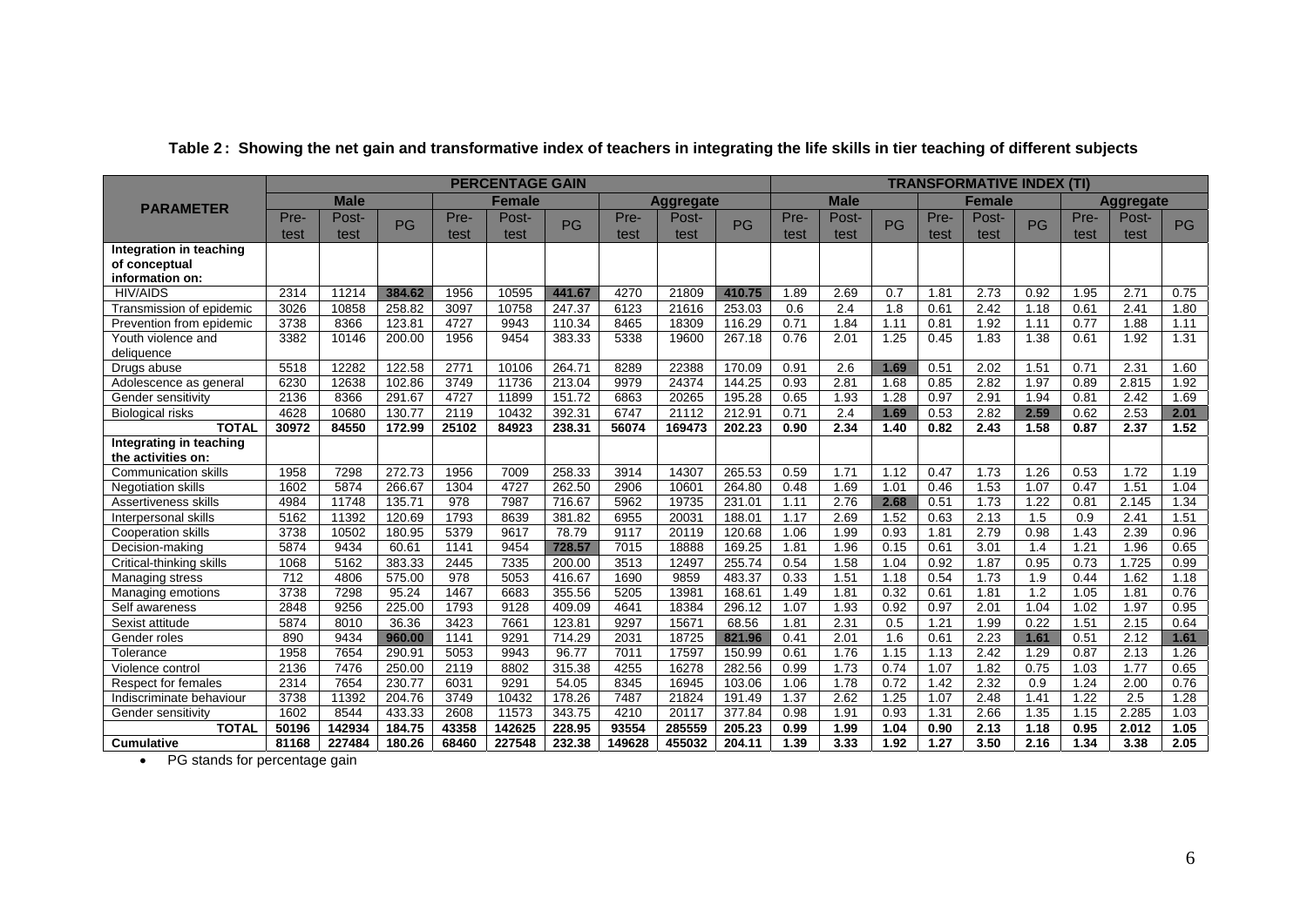## **LIMITATIONS**

- 1. Only one cycle of microteaching could be observed.
- 2. A score of extraneous variables may have distorted the findings.
- 3. Many of variables could not be controlled which could have effect on conclusion.

#### **CONCLUSION**

The study concludes that there is substantial impact of integration of life skilled based activities into teaching of career subjects if teachers are properly trained with this focus in mind. Training of teachers ensures the competence and challenge patriarchal attitudes and behaviours of teachers particularly male teachers.

This relates to the diagnosis of learning needs, developing the learning package, execution, harnessing new technology, updating the learners' skills and linkage with transformative model.

#### **RECOMMENDATIONS**

As a consequence, the study recommends that, transformative model of teacher training through open and distance system may be successful if it:

- Includes accurate and appropriate information on HIV/AIDS, risks and vulnerability and gender in all teacher training programmes, from in-house workshops through university courses.
- Provides all the information teachers require, in durable packaging, especially in rural areas where recommended texts may be difficult to access due to availability and cost.
- Establishes face-to-face, component, life skills-based training programmes for teachers and provide a back-up of substantial content and methodological guidance in training materials, including guidelines on how to conduct participatory lessons and activities.

It also emphasizes that this model may be properly tested as an operative model at national/international level. Hopefully it may prove a building block for achieving the desired goals. The study may be extended to larger numbers and more number and types of teachers in the second phase. ODL institutions may replicate study on larger sample and then make part of their system. The experiment may be conducted on longitudinal basis such that all the teacher trainees may be included in it.

#### **BIBLIOGRAPHY**

- 1) AIDSCAP. (1996) *Behaviour Change - A Summary of Four Major Theories.* Arlington, LISA: Behaviour Research Unit BRU.
- *2)* AIDSCAP. (na) *Assessment and Monitoring of BCC Interventions: Reviewing the Effectiveness of BCC Interventions.* Arlington, VA: Family Health International.
- 3) APAC-VHS. (na) *Training of Peer Educators in STD and HIV/A1DS Prevention.* Training manual from the AIDS Prevention and Control Project (APAC), Voluntary Health Services (VHS): a joint project supported by USAID and the Government of India. Ayadar,<br>India: VHS India: Email:apacvhs@vsnl.com
- 4) APCASO. (2002) *H1V & Human Rights: A Training Manual for NGOs, Community* - *Groups and People Living with HIV/A1DS.* Manila: APCASO.
- *5)* Barnes, R. (1999) *Positive Teaching, Positive Learning.* London: Routledge.
- 6) Bedworth, A.E. and Bedworth, D.A. (1992) *The Profession and Practice of Health Education.* Dubuque: Wm C. Brown Publishers.
- 7) Biott, C. and Easen, P. (1994)<br>Collaborative Learning in *Collaborative Learning in Staffrooms and Classroom.*  London; David Fulton Publishers.
- *8)* Brithard, J.K. and Galanes, G.J. (1989) *Effective Group Discussion.* Dubuque: Wm. C. Brown Publishers.
- 9) Collins, J. and Rau, B. (na) *AIDS in the context of development,* (no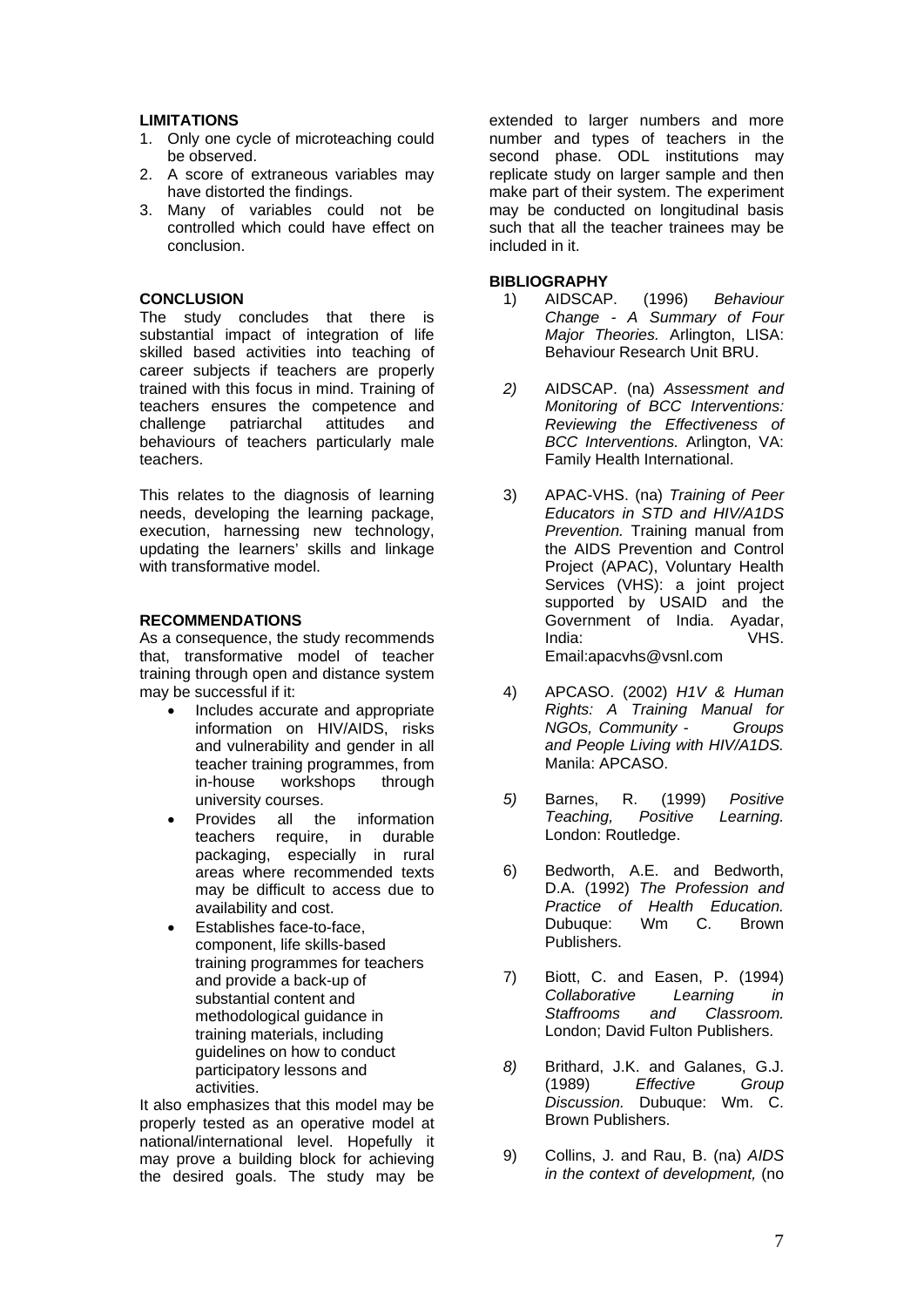place/date of publication provided) See: www.JUstiGeafnca.org/aids7.html

- 10) Flanagan, D. and Mahler, H. (na) *How to Create an Effective Peer Education Project: Guidelines for AIDS Prevention Project.* Arlington, VA: FHI/AIDSCAP. /
- 11) FHI/Nepal. (2001) *Operational Definitions and Working Guidelines for Behaviour Change Programs.* Nepal! Version. Kathmandu: FHI.
- 12) Frosyth, I., et al. (1999) *Delivering a'Course: Practical Strategies/or Teachers and Trainers.* London: Kogan Page Limited.
- 13) JHU/CCP and FHI. (2001.) *Training Guide on Interpersonal Communication and Counseling on HIV/AIDS and Sexually Transmitted Infection.* A project with funding from USAID in Nepal. Kathmandu: FHI.
- 14) Johnson, D.W. et al. (1998) *Cooperation in the Classroom.* Minneapolis: Interaction Book Co.
- 15) Kauchak, D.P. and Eggan, P.D. (1998) *Learning and Teaching: Research-based Methods.*  Boston: Allyn & Bacon.
- 16) Kemp, I.E., et al. (1994) *Designing Effective Instruction.* New York: Macmillan International.
- 17) McKeachie, W.J. (1999) *Teaching Tips: Strategies, Research, and Theory for College and University Teachers.* New York: Houghton Mifflin Co.
- 18) *Rivers, K. and Aggleton, P.( n.a.)*  Adolescent Sexuality, Gender and the HIV Epidemic. *London: University of London.*
- 19) See\s, *B. and GIasgows, Z. (1998)*  Making Instructional Design Decisions. *Princeton, NJ: Prentice Hall.*
- 20) *Silberman, M. (1996)* Active Learning: 101 Strategies to Teach

Any Subject. *Boston: Allyn & Bacon.*

- *21) Thousand, J.S. et al. (1994)*  Creative and Collaborative Learning: A Practical Guide to Empowering Students and Teachers. *Baltimore; Brookes Publishing Co.*
- 22) *UNAIDS.* (2006) AIDS Epidemic Update 2004. *Geneva: UNAIDS.*
- 23) *UNAIDS.* (2005) Fact Sheet on Stigma and Discrimination. *Geneva: UNAIDS*
- *24) NAIDS, (2004)* Report on the World AIDS Epidemic. *Geneva: UNAIDS*
- *25) UNAIDS. (1999)* Summary Booklet of Best Practices. *Geneva: UNAIDS.*
- *26) UNESCAP. (2003)* Working Draft Life skills Training Guide for Young People: HIV/AIDS and Substance Abuse Prevention. *Bangkok: UNESCAP.*
- *27) UNESCO. (1991) Adolescence Education modules, unpublished papers, UNESCO Bangkok.*
- *28) UNESCO/UNAIDS. (2003)*  HWAIDS and Education: A Toolkit for Ministries of *Education. Paris: UNESCO.*
- *29) UNESCO/UNICEF/WHO/ World Bank. (2000)* Focusing Resources on 'Effective School Health: A FRESH Start to Enhancing the Quality and Equality of Education. *Dakar: UNESCO.*
- *30) UNODC. (2004). World Drug Report. Volume I, Vienna: UNODC.*
- 31) *WHO/UNAIDS/UNODC. (2004) Advocacy Guide: HIV/AIDS prevention among injecting Drug Users. Geneva: WHO.*
- 32) A Cultural approach to HIV/AIDs prevention and care, A handbook for India, UNESCO, Paris, 2002.